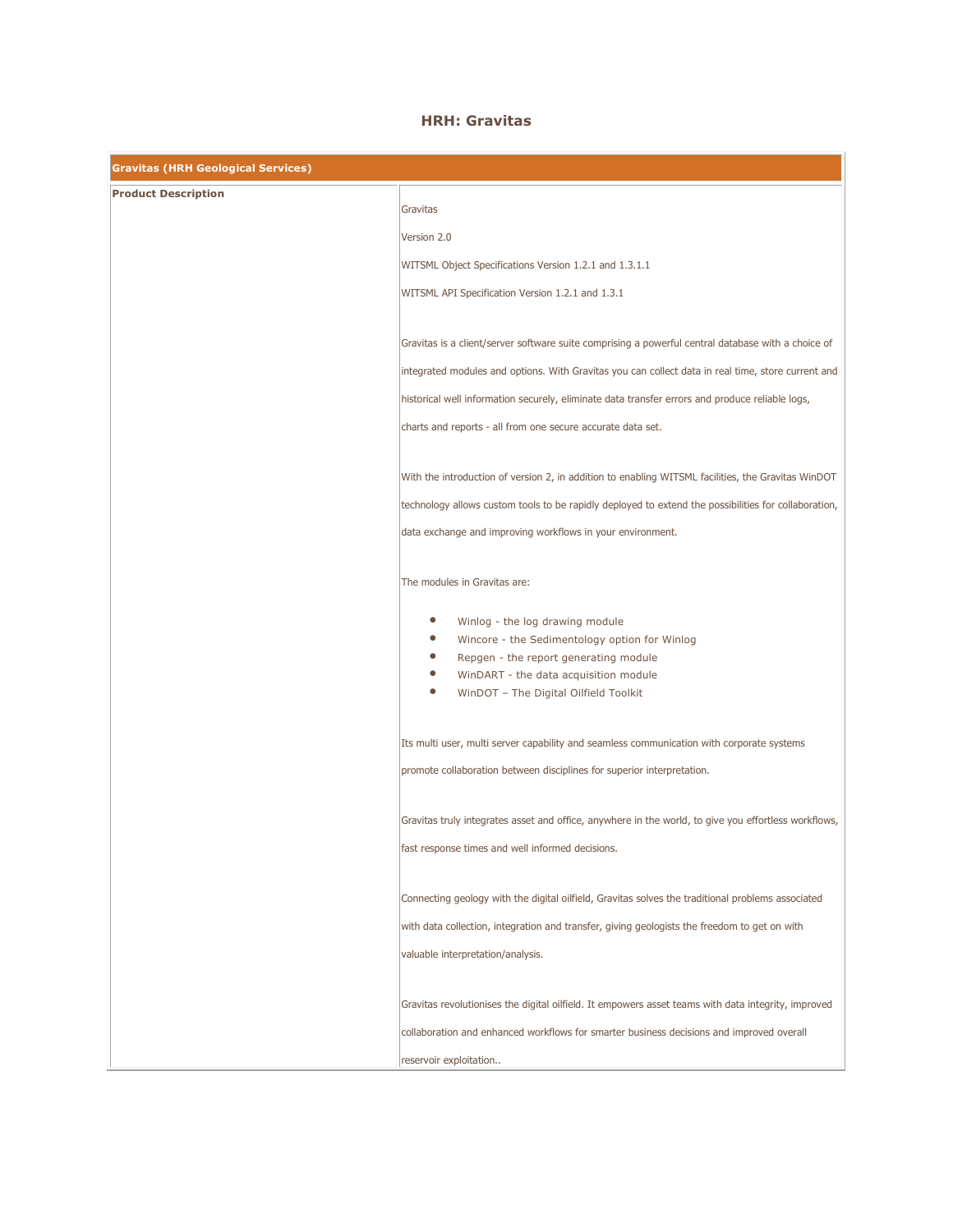|                              | geological services | <b>HRH Geological Services</b>                                                                       |
|------------------------------|---------------------|------------------------------------------------------------------------------------------------------|
|                              |                     | HRH Geological Services provide integrated geological software and service solutions to the          |
|                              |                     | exploration and production industry worldwide. Spanning almost 20 years, our success is built on     |
|                              |                     | an in depth understanding of our industry and attention to detail.                                   |
|                              |                     | Our smart geological tools and skilled geologists transform geological data into real business       |
|                              |                     | intelligence, guiding our clients to greater productivity. And, by connecting geology to the digital |
|                              |                     | oilfield, HRH streamlines workflows promoting greater collaboration for faster, better informed      |
|                              |                     | decision making.                                                                                     |
|                              |                     | We are driven by the pursuit of innovation and excellence - developing tailored solutions and        |
|                              |                     | leading edge technology in partnership with our clients to maximise productivity.                    |
|                              |                     | Combined, our technology and the knowledge of our expert geologists and consultants deliver          |
|                              |                     | detailed geological solutions with the potential to reduce drilling costs and optimise recovery.     |
|                              |                     |                                                                                                      |
| <b>Availability</b>          |                     | For more information please visit http://www.hrhgeology.com.<br>From June 2008                       |
| <b>Submitter Information</b> |                     |                                                                                                      |
|                              |                     | <b>Scott Petrie</b>                                                                                  |
|                              |                     | <b>Technical Manager</b>                                                                             |
|                              |                     | Scott.Petrie@hrhgeology.com                                                                          |
|                              |                     | May 9, 2008                                                                                          |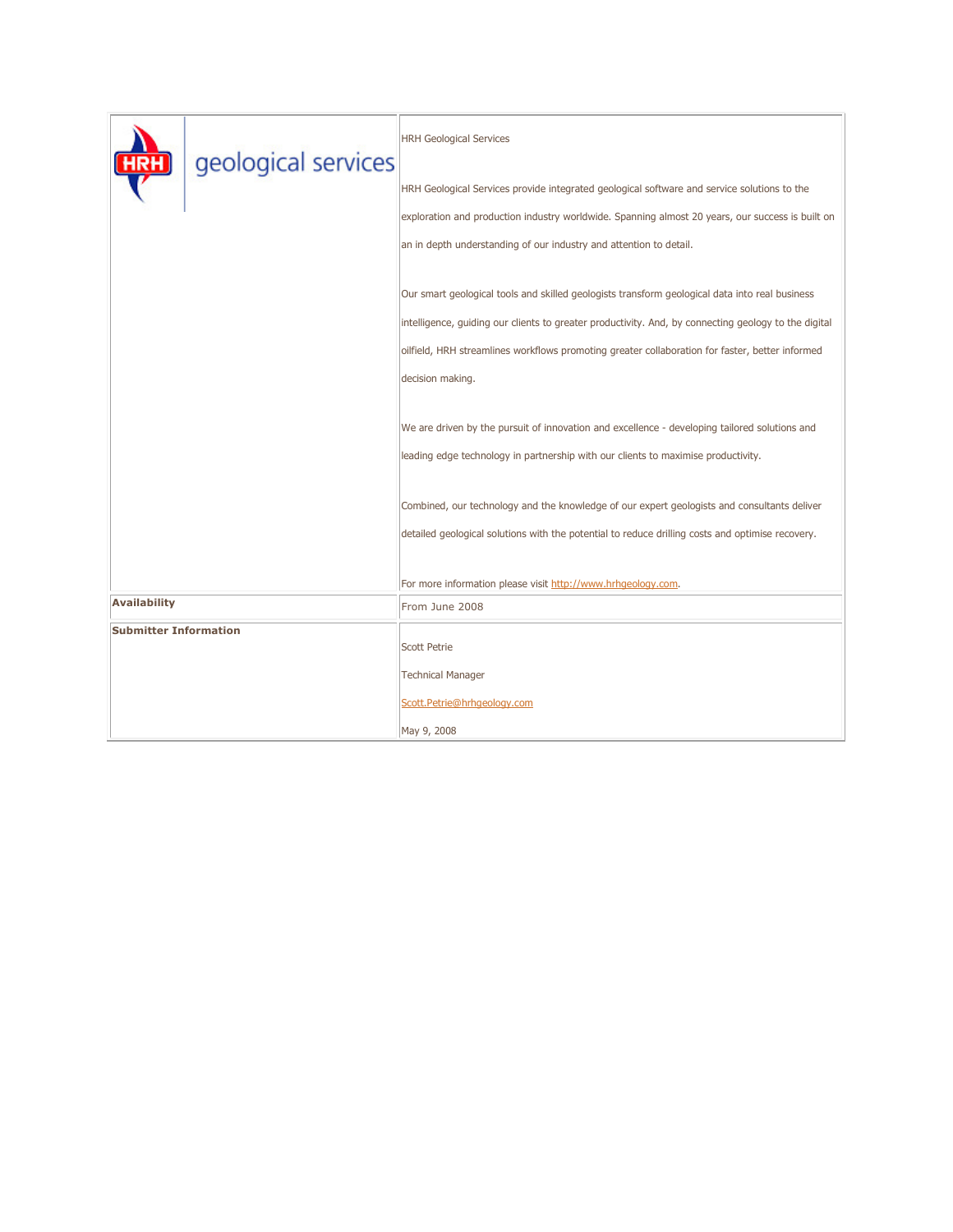| <b>WITSML Function Coverage</b> | Check all that apply. Explain limitations and/or special circumstances in the<br>Comments area.                                                                                                                                                                                                                                                                                                                                                                                                                                                                                                                                                                                                                                                                                                                                                                                                                                                                                                                                                                                                                                                                                                                                                                                                                                                                                                                                                                                                                                                                                                                                                                                                                                                                                                                                                                                                                                                                                                                                                                                                                                                                                                                                                                                                                                                               |
|---------------------------------|---------------------------------------------------------------------------------------------------------------------------------------------------------------------------------------------------------------------------------------------------------------------------------------------------------------------------------------------------------------------------------------------------------------------------------------------------------------------------------------------------------------------------------------------------------------------------------------------------------------------------------------------------------------------------------------------------------------------------------------------------------------------------------------------------------------------------------------------------------------------------------------------------------------------------------------------------------------------------------------------------------------------------------------------------------------------------------------------------------------------------------------------------------------------------------------------------------------------------------------------------------------------------------------------------------------------------------------------------------------------------------------------------------------------------------------------------------------------------------------------------------------------------------------------------------------------------------------------------------------------------------------------------------------------------------------------------------------------------------------------------------------------------------------------------------------------------------------------------------------------------------------------------------------------------------------------------------------------------------------------------------------------------------------------------------------------------------------------------------------------------------------------------------------------------------------------------------------------------------------------------------------------------------------------------------------------------------------------------------------|
|                                 | Notes:                                                                                                                                                                                                                                                                                                                                                                                                                                                                                                                                                                                                                                                                                                                                                                                                                                                                                                                                                                                                                                                                                                                                                                                                                                                                                                                                                                                                                                                                                                                                                                                                                                                                                                                                                                                                                                                                                                                                                                                                                                                                                                                                                                                                                                                                                                                                                        |
|                                 | Functional coverage is organized according to five kinds of product functionality with respect to<br>the WITSML Standards: two kinds of client functions and three kinds of server functions.                                                                                                                                                                                                                                                                                                                                                                                                                                                                                                                                                                                                                                                                                                                                                                                                                                                                                                                                                                                                                                                                                                                                                                                                                                                                                                                                                                                                                                                                                                                                                                                                                                                                                                                                                                                                                                                                                                                                                                                                                                                                                                                                                                 |
|                                 |                                                                                                                                                                                                                                                                                                                                                                                                                                                                                                                                                                                                                                                                                                                                                                                                                                                                                                                                                                                                                                                                                                                                                                                                                                                                                                                                                                                                                                                                                                                                                                                                                                                                                                                                                                                                                                                                                                                                                                                                                                                                                                                                                                                                                                                                                                                                                               |
|                                 | $\bullet$<br>A product may exhibit multiple kinds of functionality.<br>$\bullet$<br>The terms client and server are used here exclusively with respect to the<br>WITSML Server API interfaces. Clients issue requests to servers. Servers                                                                                                                                                                                                                                                                                                                                                                                                                                                                                                                                                                                                                                                                                                                                                                                                                                                                                                                                                                                                                                                                                                                                                                                                                                                                                                                                                                                                                                                                                                                                                                                                                                                                                                                                                                                                                                                                                                                                                                                                                                                                                                                     |
|                                 | receive and respond to requests from clients.<br>$\bullet$<br>Behaviors for products that do not use the WITSML Server API are<br>classified in an analogous manner.                                                                                                                                                                                                                                                                                                                                                                                                                                                                                                                                                                                                                                                                                                                                                                                                                                                                                                                                                                                                                                                                                                                                                                                                                                                                                                                                                                                                                                                                                                                                                                                                                                                                                                                                                                                                                                                                                                                                                                                                                                                                                                                                                                                          |
|                                 | The five product classifications of WITSML functional coverage are:                                                                                                                                                                                                                                                                                                                                                                                                                                                                                                                                                                                                                                                                                                                                                                                                                                                                                                                                                                                                                                                                                                                                                                                                                                                                                                                                                                                                                                                                                                                                                                                                                                                                                                                                                                                                                                                                                                                                                                                                                                                                                                                                                                                                                                                                                           |
|                                 | $\bullet$<br>Client Products --<br>1. WITSML Producer Client -- a product that generates or otherwise<br>obtains data that is formulated as WITSML object instances and sent to a<br>WITSML Server to be incorporated in that server's data population.<br>Examples of such products include products that pick up real-time data<br>from sensor devices, format it, and send it to a server; and products that<br>extract data from data stores, format it, and send it to a server.<br>2. WITSML Consumer Client -- a product that issues requests for data<br>as queries of subscriptions to a WITSML Server and then receives data as<br>query responses or subscription publications. Examples of such products<br>include products that acquire data from a server, possibly reformat it, and<br>delivery it to an application program or viewer utility.<br>1&2. Products the exhibit combined Producer and Consume Client<br>functions may be application programs that operate directly on a WITSML<br>Server, such as a mudlogging application or a pore pressure analysis<br>application.<br>$\bullet$<br>Server Products --<br>3. WITSML Receiving Server -- a product that performs WITSML Server<br>functions in general and, in particular, acquires data from external<br>sources. Data acquisition may be through WITSML API interfaces or other<br>mechanisms.<br>4. WITSML Delivering Server -- a product that performs WITSML<br>Server functions in general and, in particular, delivers data to external<br>destinations. Data delivery may be through WITSML API interfaces or<br>other mechanisms.<br>5. WITSML Managing Server -- a product that performs WITSML Server<br>functions in general and, in particular, supports requests from authorized<br>client applications to augment (extend), modify, or delete (part or all)<br>WITSML object instances.<br>3&4. The general understanding and expectation is that a product<br>characterized as a WITSML Server supports both Receiving and<br>Delivering Server functionality.<br>3&4&5. The addition of Managing Server functionality allows a WITSML<br>Server product to do more than store and forward data, such as<br>supporting data quality management client applications that help ensure<br>the integrity and quality of data content in a Server data population. |
|                                 | 6. Virtually all products associated with the WITSML Standards will issue<br>and/or process WITSML Server General Functions to determine the<br>capabilities and version of a server product.                                                                                                                                                                                                                                                                                                                                                                                                                                                                                                                                                                                                                                                                                                                                                                                                                                                                                                                                                                                                                                                                                                                                                                                                                                                                                                                                                                                                                                                                                                                                                                                                                                                                                                                                                                                                                                                                                                                                                                                                                                                                                                                                                                 |
| 1. WITSML Producer Client       | A product that (generates and) sends WITSML object instances to a destination<br>process:<br>1a [X ] Sends to a WITSML Server using AddToStore interface<br>1b [X ] Otherwise                                                                                                                                                                                                                                                                                                                                                                                                                                                                                                                                                                                                                                                                                                                                                                                                                                                                                                                                                                                                                                                                                                                                                                                                                                                                                                                                                                                                                                                                                                                                                                                                                                                                                                                                                                                                                                                                                                                                                                                                                                                                                                                                                                                 |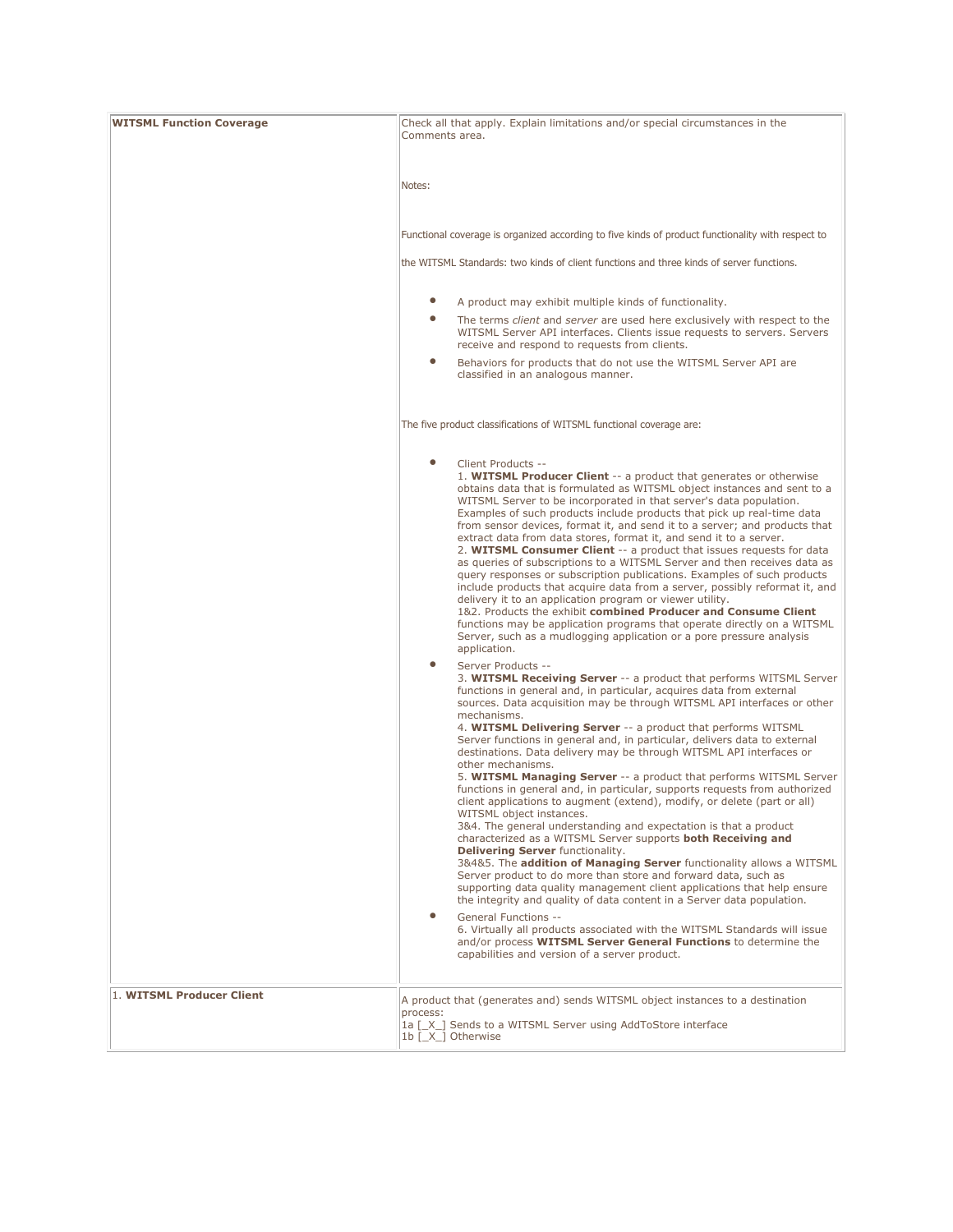| 2. WITSML Consumer Client     | A product that requests and receives WITSML data from a source process:<br>2a [ X ] Queries a WITSML Server using GetFromStore interface<br>2b [10] Subscribes to a WITSML Server using Publish interface<br>2c [X ] Otherwise                                                                                                                                                                                                        |
|-------------------------------|---------------------------------------------------------------------------------------------------------------------------------------------------------------------------------------------------------------------------------------------------------------------------------------------------------------------------------------------------------------------------------------------------------------------------------------|
| 3. WITSML Receiving Server    | A product that performs the WITSML Server interfaces and receives data from source<br>processes:<br>3a [166] Receives WITSML object instances via AddToStore interface<br>3b [ ] Otherwise receives WITSML object instances<br>3c [100] Receives non-WITSML form data treated as if it were WITSML<br>object instances or a virtual equivalent                                                                                        |
| 4. WITSML Delivering Server   | A product that performs the WITSML Server interfaces and delivers data to<br>destination processes:<br>4a [100] Delivers WITSML data in response to queries via GetFromStore<br>interface<br>4b [___] Publishes WITSML data in response to subscriptions via the Publish interface<br>4c [ ] Otherwise delivers WITSML data<br>4d [100] Delivers non-WITSML form data derived from WITSML object<br>instances or a virtual equivalent |
| 5. WITSML Managing Server     | A product that performs the WITSML Server interfaces and manages (augments,<br>changes, deletes portions, or deletes entirely) WITSML object instances or a virtual<br>equivalent:<br>5a [10,1] Processes modification requests via AddToStore,<br>UpdateInStore, DeleteFromStore interfaces<br>5b [ ] Otherwise processes modification requests                                                                                      |
| 6. WITSML General Functions   | A product that issues general WITSML Server interface requests to a WITSML Server:<br>6a [ X ] Issues GetVersion and/or GetCapabilities<br>A product that performs the general WITSML Server interfaces:<br>6b [     Processes GetVersion and/or GetCapabilities                                                                                                                                                                      |
|                               |                                                                                                                                                                                                                                                                                                                                                                                                                                       |
| <b>WITSML Object Coverage</b> | Mark D for Deliver and R for Receive, as applicable. If all functions do not apply,<br>note either functions supported or functions not-supported, e.g. supported by 1a.<br>Explain other limitations or special cases in the Comments area.                                                                                                                                                                                          |
|                               | 1 Realtime                                                                                                                                                                                                                                                                                                                                                                                                                            |
|                               | 1 Well                                                                                                                                                                                                                                                                                                                                                                                                                                |
|                               | 1 Wellbore                                                                                                                                                                                                                                                                                                                                                                                                                            |
|                               | [_DR_] Log & WellLog                                                                                                                                                                                                                                                                                                                                                                                                                  |
|                               | [_R_] Trajectory & Traj. Stn.                                                                                                                                                                                                                                                                                                                                                                                                         |
|                               | _] Message                                                                                                                                                                                                                                                                                                                                                                                                                            |
|                               | [_DR_] Mud Log                                                                                                                                                                                                                                                                                                                                                                                                                        |
|                               | $\Box$ ] Rig                                                                                                                                                                                                                                                                                                                                                                                                                          |
|                               | ] Survey Program                                                                                                                                                                                                                                                                                                                                                                                                                      |
|                               | _] Target                                                                                                                                                                                                                                                                                                                                                                                                                             |
|                               | ] Fluids Report                                                                                                                                                                                                                                                                                                                                                                                                                       |
|                               | ] Operations Report                                                                                                                                                                                                                                                                                                                                                                                                                   |
|                               | $\Box$ Risk                                                                                                                                                                                                                                                                                                                                                                                                                           |